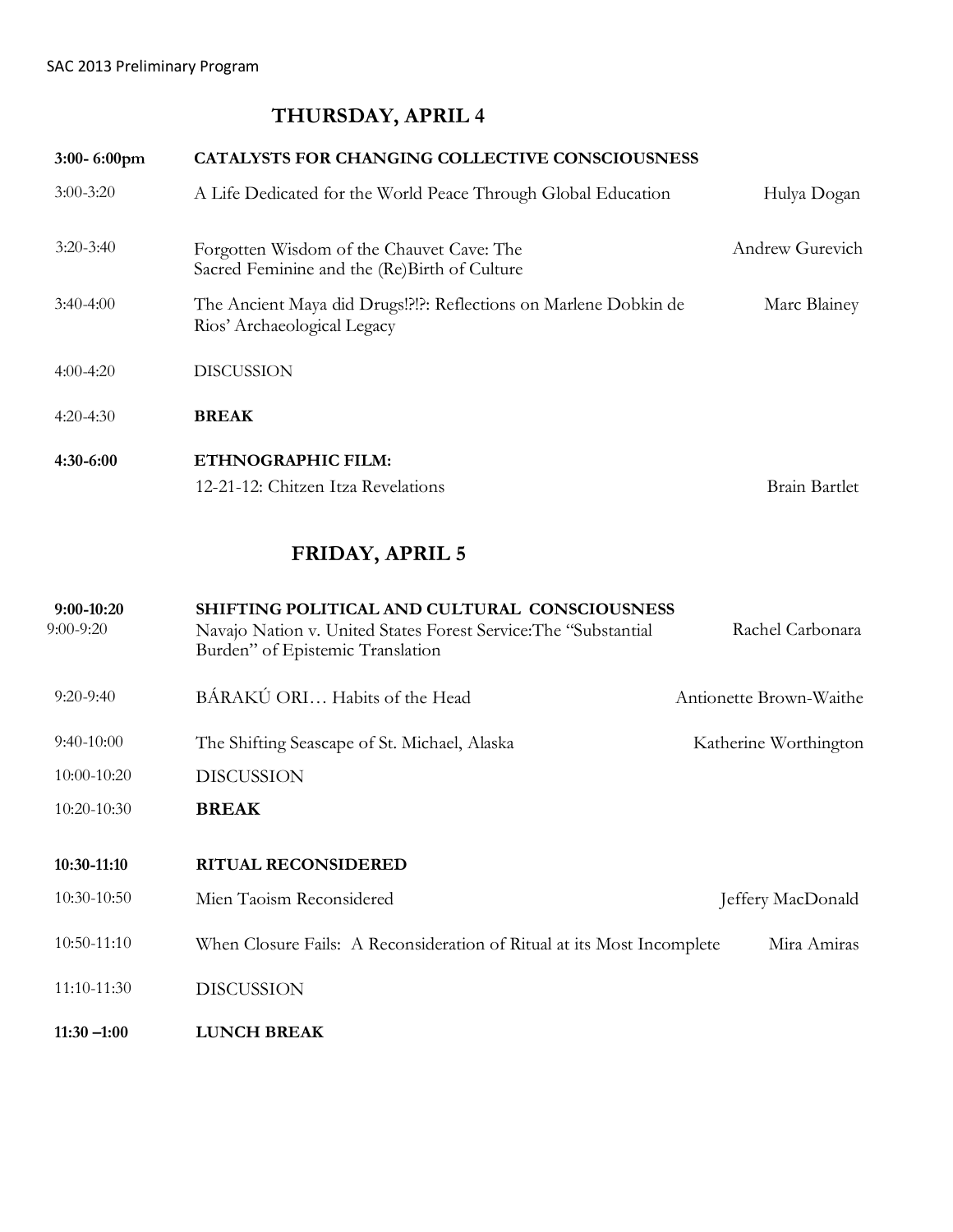## SAC 2013 Preliminary Program

| $1:00 - 5:00$ | SOCIETY FOR THE ANTHROPOLOGY OF CONSCIOUSNESS<br>AND THE FUTURE OF A DISCIPLINE                                                               |                                  |
|---------------|-----------------------------------------------------------------------------------------------------------------------------------------------|----------------------------------|
| $1:00-1:10$   | Introduction                                                                                                                                  | Mark A. Schroll                  |
| $1:10-1:30$   | What Should the Future Hold?:<br>Reconsidering Our Language, Our Relationships, and Our Dialogues<br>Within the Anthropology of Consciousness | Hillary S. Webb                  |
| $1:30-1:50$   | Perspectives on Teaching Indigenous Religions in College                                                                                      | Evgenia Fotiou                   |
| $1:50-2:10$   | Earth, Gender and Ceremony:<br>Legend, Land and Sacred Plants in Latin America                                                                | Sharon Mijares                   |
| $2:10-2:20$   | <b>BREAK</b>                                                                                                                                  |                                  |
| $2:20-2:40$   | Objective/Subjective and Ethical/Transpersonal:<br>Investigating Reality with Both Eyes Open                                                  | Heather Walker                   |
| $2:40-3:00$   | Shamanism and the Anthropology of Consciousness                                                                                               | <b>Steve Beyer</b>               |
| $3:00 - 3:20$ | Rolling Thunder's Life:<br>Indigenous Wisdom, Shamanism, and Earth's Future                                                                   | <b>Stanley Krippner</b>          |
| $3:20 - 3:30$ | <b>BREAK</b>                                                                                                                                  |                                  |
| $3:30-4:30$   | Conversation Forum                                                                                                                            |                                  |
| $4:30-6:30$   | <b>DINNER BREAK</b>                                                                                                                           |                                  |
| 6:30-8:00     | <b>WORKSHOP:</b> Choreography of Objects                                                                                                      | Lori Esposito<br>Duane McDiarmid |
|               | <b>SATURDAY, APRIL 6</b>                                                                                                                      |                                  |
| $9:00-10:30$  | TRAUMA, LOSS, AND HEALING                                                                                                                     |                                  |
| $9:00 - 9:20$ | Resurrecting the Dead: A Living Practice of<br>Introspective Self-Recovery                                                                    | Enoch Page                       |
| $9:20-9:40$   | Loss, Mourning and Shifting<br>Consciousness                                                                                                  | John Napora                      |
| $9:40-10:00$  | Televised Mediumship: Healing and the Spirit World                                                                                            | Cassandra White                  |
| 10:00-10:20   | <b>DISCUSSION</b>                                                                                                                             |                                  |

10:20-10:30 **BREAK**

10:30-12:00 **WORKSHOP:** Drawing in the Dark Donna Schill

**12:20-2:20 LUNCH BREAK**

**12:45-2:15 SAC EXECUTIVE BOARD MEETING**